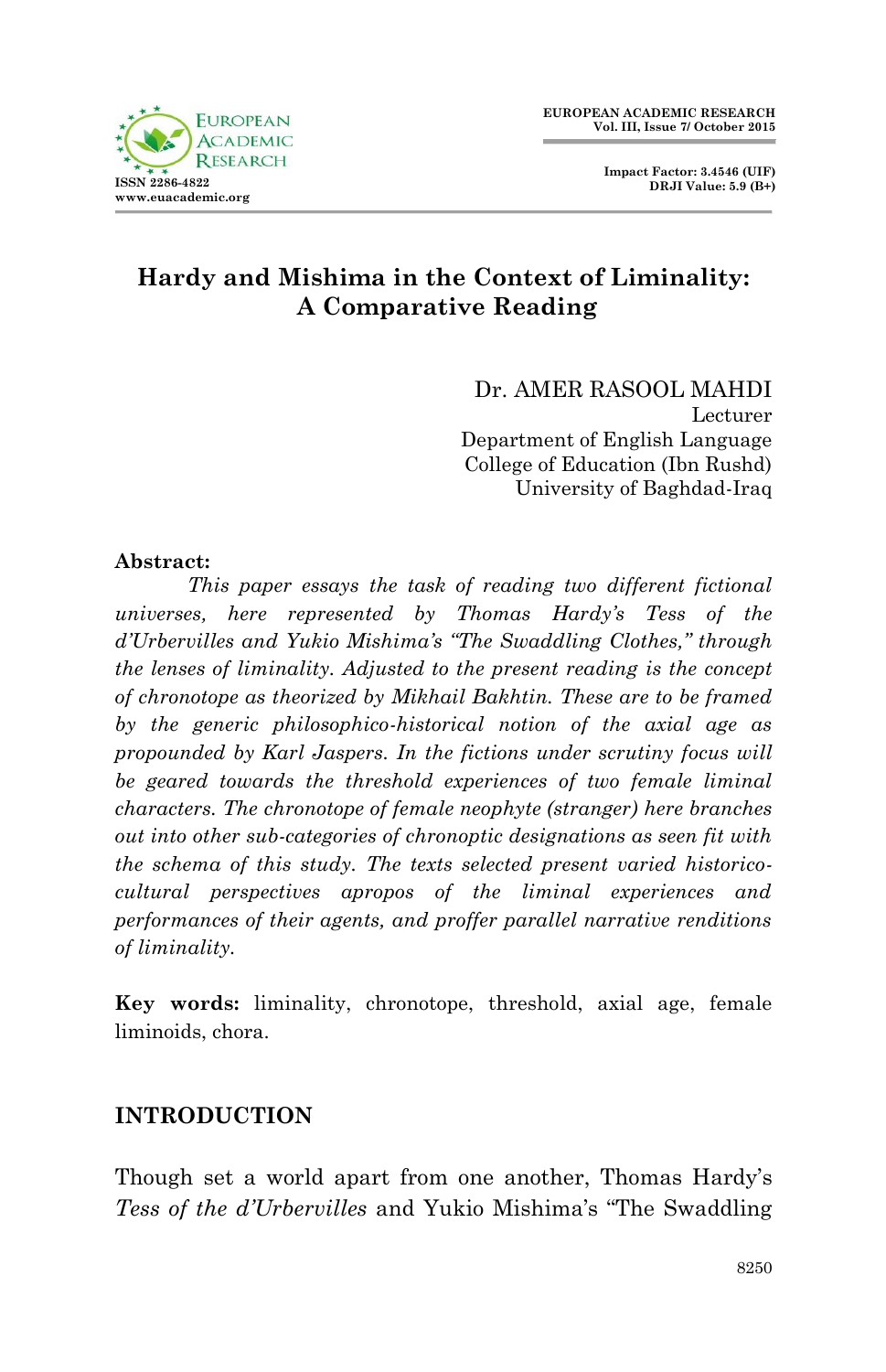Clothes" are fully present to the workings of the threshold aesthetic that dominates their thematic strings. They are approached here as fictions so replete with the topos of the liminal experience and its spatial tropes and chronoptics, beside the different nuances of the ache of being modern they both thematize. What is more, these stories have for their main agents what Victor W. Turner calls "liminal personae" or ―threshold people‖ that are best represented here in the characters of the female "neophytes or initiands" (1977, 95), or even liminoids<sup>1</sup>, that preside over the fictional universes of the narratives in hand.

The concept of a liminal situation can be applied to entire communities that are going through a crisis or overwhelmed with disorderliness. Karl Jaspers introduces the concept of the "axial period" or age to designate an interregnum that intermediates between two structured worldviews, where ―[t]he unquestioned grasp on life is loosened, [and] the calm of polarities becomes the disquiet of opposites and antinomies" (1953, 3)**<sup>2</sup>** . It is essentially a time of incertitude which involves entire civilizations as well as individual beings. This is how Jaspers further characterizes what he calls the axial period:

> What is new about this age … is that man becomes conscious of Being as a whole, of himself and his limitations. *He experiences the terror of the world and his own powerlessness*. He asks radical questions. Face to face with the void he strives for liberation and redemption. By consciously recognising his limits he sets himself the highest goals. He experiences absoluteness in the depths of selfhood and in the lucidity of transcendence. (1953, 2; italics mine)

The notion of the axial age as such highlights an awareness of the present by placing it within the framework of the long gnomic prehistory and the boundless realm of possibilities which lie within the undecided future. Furthermore, it serves as a designation of the modernist paradigm as a whole. Intricately, Jaspers' notion concurs with Turner's theorizing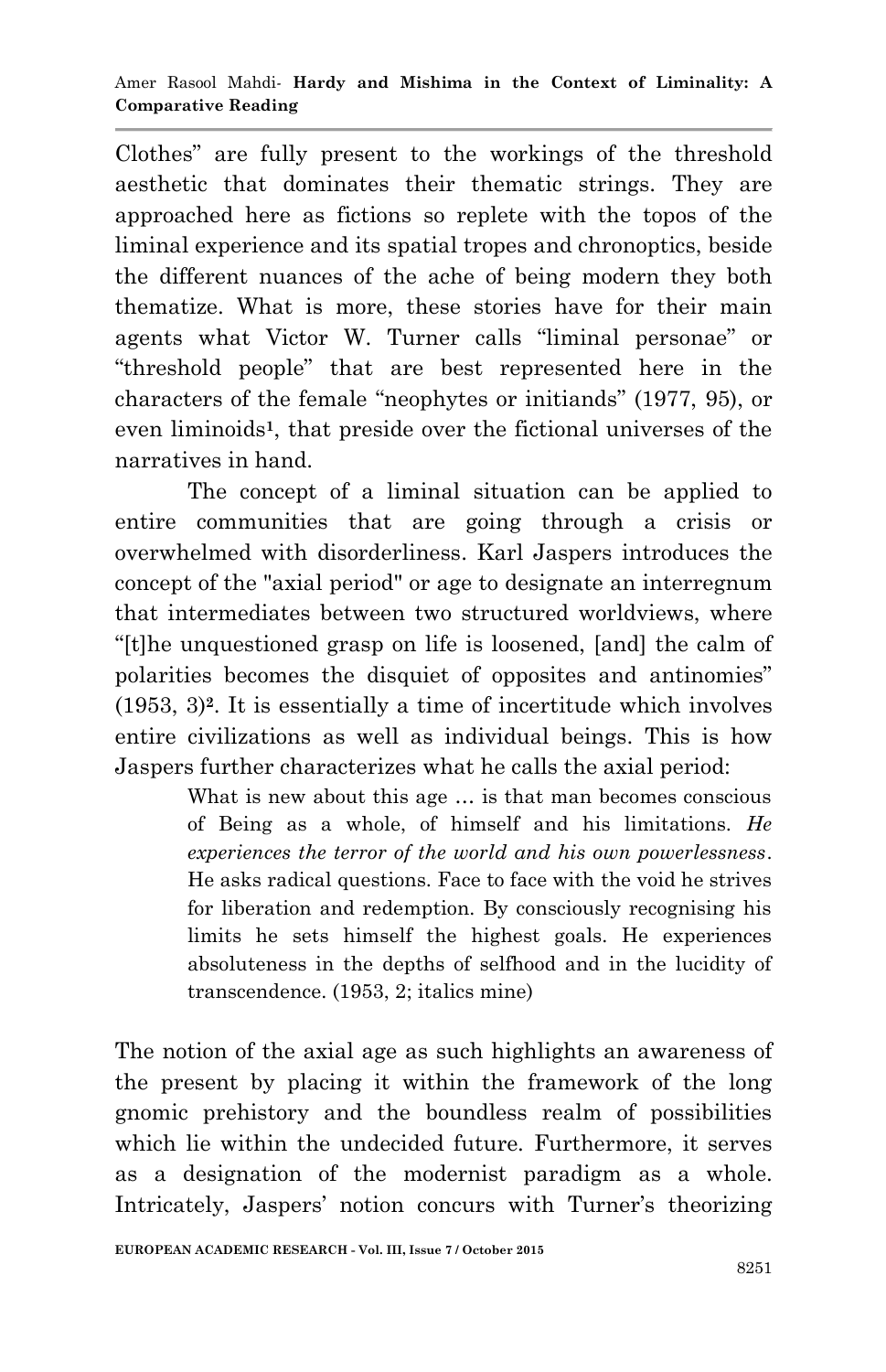#### Amer Rasool Mahdi*-* **Hardy and Mishima in the Context of Liminality: A Comparative Reading**

about liminality. It is under the tutelage of theorists like Turner, liminality comes to describe the transitory stage characteristic of rites of passage in various cultures. The troubled existence of the axial-age man as characterized by Jaspers is addressed more squarely in Turner's theorizing about the liminal period and the state of its entities. "Liminal entities," he posits, "are neither here nor there; they are betwixt and between the positions assigned and arrayed by law, custom, convention, and ceremonial" (1977, 59). Turner's liminality further concurs with Mikhail Bakhtin's notion of the chronotope, which is the revealing of meaning and significance of human actions through scrutinizing the temporal-spatial nexus.**<sup>3</sup>** In approaching Hardy's and Mishima's fictions, this theoretical frame translates into the amalgamation of the liminal and the chronoptic modalities, appropriated here to account for the text's strategies of negotiating their meanings. In the argument yet to come, it is disseminated that Both Hardy and Mishima are habitués of the "*limen*" (threshold) (Turner 1977, 94), and their consecutive fictions are so devised that they reflect those writers' liminal consciousness.

# **IN THE "FOREST OF MONOLITHS": HARDY'S LIMEN**

Deemed Hardy's *tour de force*, *Tess of the d'Urbervilles* not only does serve as an elaboration of the novelist's irresolute subjectposition and ideas being persistently novelized, but it also comes burdened with the transitional poetics of the English *fine de siècle*. In *Tess of the d'Urbervilles* he novelizes the sense of liminality, or what he terms "the ache of modernism" (140; hereafter *Tess*), in terms of time, space and belief. This triad of thoughts/experiences is to be depicted in such a way that it forms one of the basic chronoptic knots in the novel.

The Hardyesque chronotope of threshold in his *Tess* is laden with the notion of transition between the poles of Victorianism and modernism, and Christianity and paganism.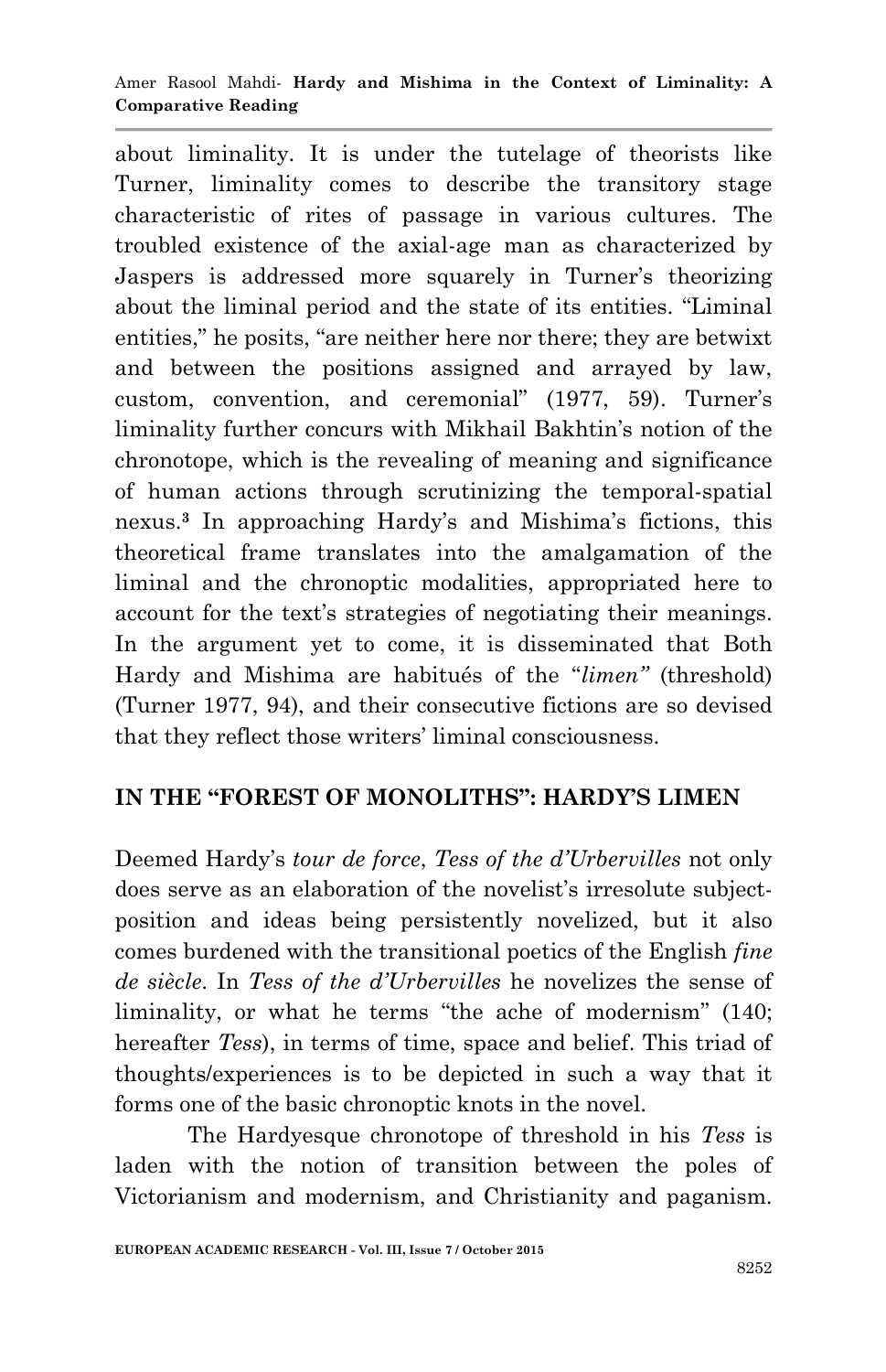This chronotope, to consult Bakhtin, is related to "crisis and break" and to the "falls, resurrections, renewals, epiphanies that determine the whole life of a man" (1981, 428). This state of in-betweeness, of being in the threshold, is inextricably linked with the heavy shades of agnosticism in the work. Hardy's transitional sensibility and poetics are further accounted for by Michael Wheeler who remarks that

> Hardy's darkening vision of universal pain and alienation, his sense of a fragmenting society and his portrayal of women, … all suggest that a discussion of *Tess* and *Jude* makes a fitting coda to a study of English fiction of the period, as these novels point forward to twentieth-century themes. (1994, 211−12)

As a common apprehension and gloom in the late Victorian era, the ache—or rather the awe—of modernism was in the very air, typifying that historical axial period, and stamping it with the uncanniness and grotesquerie of being. This anxiety might be found well reverberated in *Tess* in these gloom-ridden words: ―Some people might have cried ‗Alas, poor Theology!' at the hideous defacement—the last grotesque phase of a creed which had served mankind well in its time" (*Tess* 91). Such narratorial comments in the text shed light on the agnostic sensibility that informs Tess's world.

The episode in which Hardy's catch-phrase the *ache of modernism* and its connotative shades first manifest might prove central to the liminal experience in the novel as a whole. This ache and premature world-weariness are extracted when Tess responds to Angel's inquisitions about her fear:

> "What makes you draw off in that way, Tess," said he. "Are you afraid?"

> ―Oh no, sir … not of outdoor things, especially just now, when the apple-blooth is falling, and everything so green."

"But you have your indoor fears—eh?"

"Well—yes, sir."

"What of?"

"I couldn't quite say."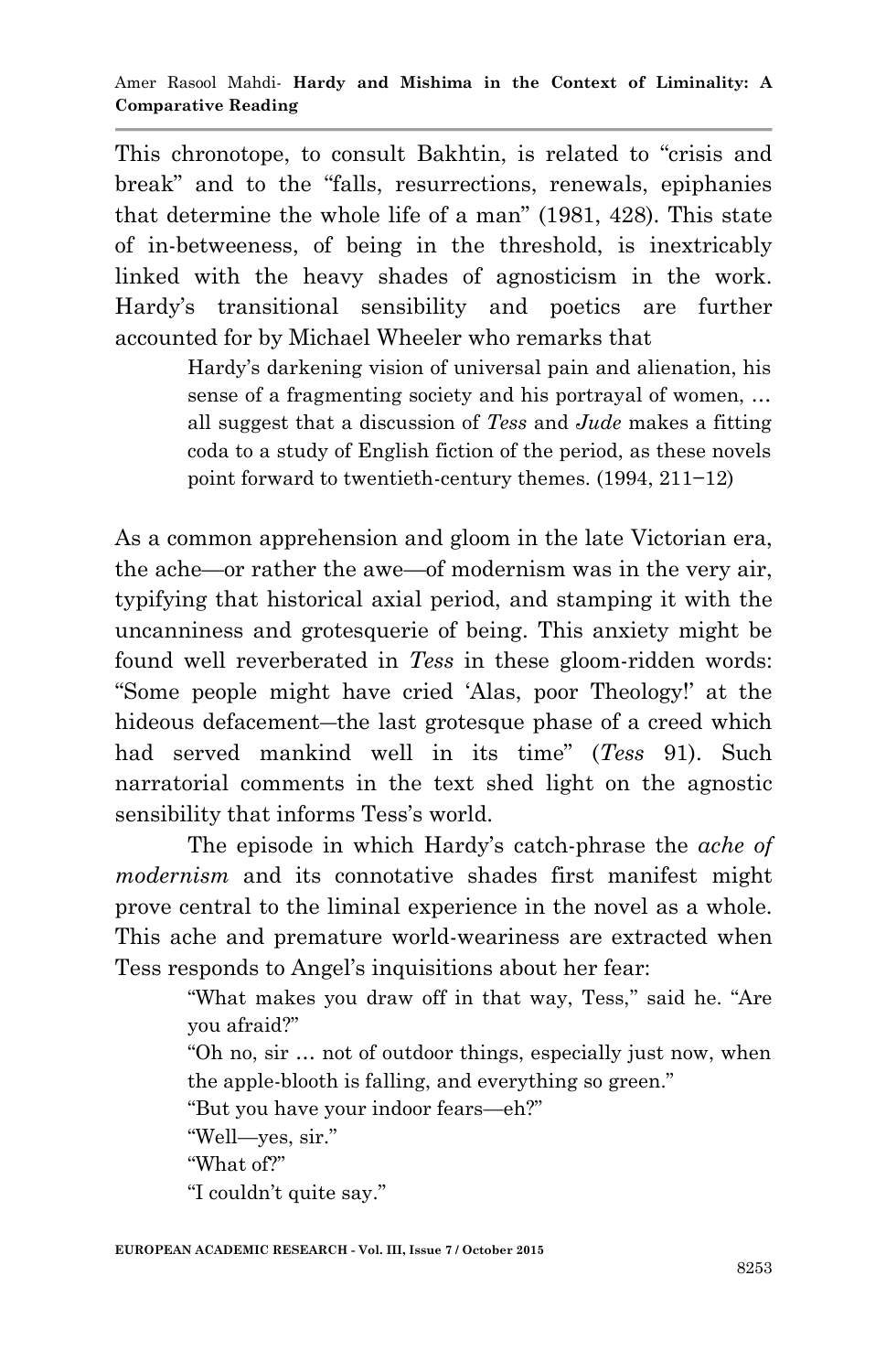"The milk turning sour?" " $No."$ "Life in general?" "Yes sir." ―Ah—so have I, very often. This hobble of being alive is rather serious, don't you think so?" (*Tess*139)

It seems here that Tess's agrarian world, which might be accounted for by the idyllic chronotope where spatial placidity and timelessness are central facets, is stirred by the ache of liminality. Tess's fear here is caused not by her "milk turning" sour," but by "[l]ife in general," which is a modernist sensibility brought about by the awareness of the seriousness of "being" alive." The fears that "haunt Tess ... seem closer ... [to those] of the modern existentialist than to the sunlit 'culture' of high Victorian rationalism" (de Laura 1967, 396). Her liminal experience of time and death might thus be conceived in terms of the chronotope of the threshold, where the presages of the destruction of the idyllic chronotope are felt in the very placid pastoral world she inhabits; the following words of hers seem to be infused with the modern sense of the sublime:

> The trees have inquisitive eyes, haven't they?―that is, seem as if they had. And the river says "Why don't ye trouble me with your looks?‖ And you seem to see numbers of to-morrows just all in a line, the first of them the biggest and clearest, the others getting smaller and smaller as they stand further away; but they all seem very fierce and cruel and as if they said, "I'm coming! Beware of me!" (*Tess* 139–40)

The way Tess conceives of time surprises Angel. Such advanced ―sad imaginings‖ (*Tess* 140) and feelings are deemed by him as being characteristic of "the age—the ache of modernism" (*Tess* 140). Tess often seems to be uttering something momentous which she does not quite understand, much less explain, while Hardy tends to mould it in more learned philosophic jargon. It is so typical of Hardy's narration and ideation to be conveyed in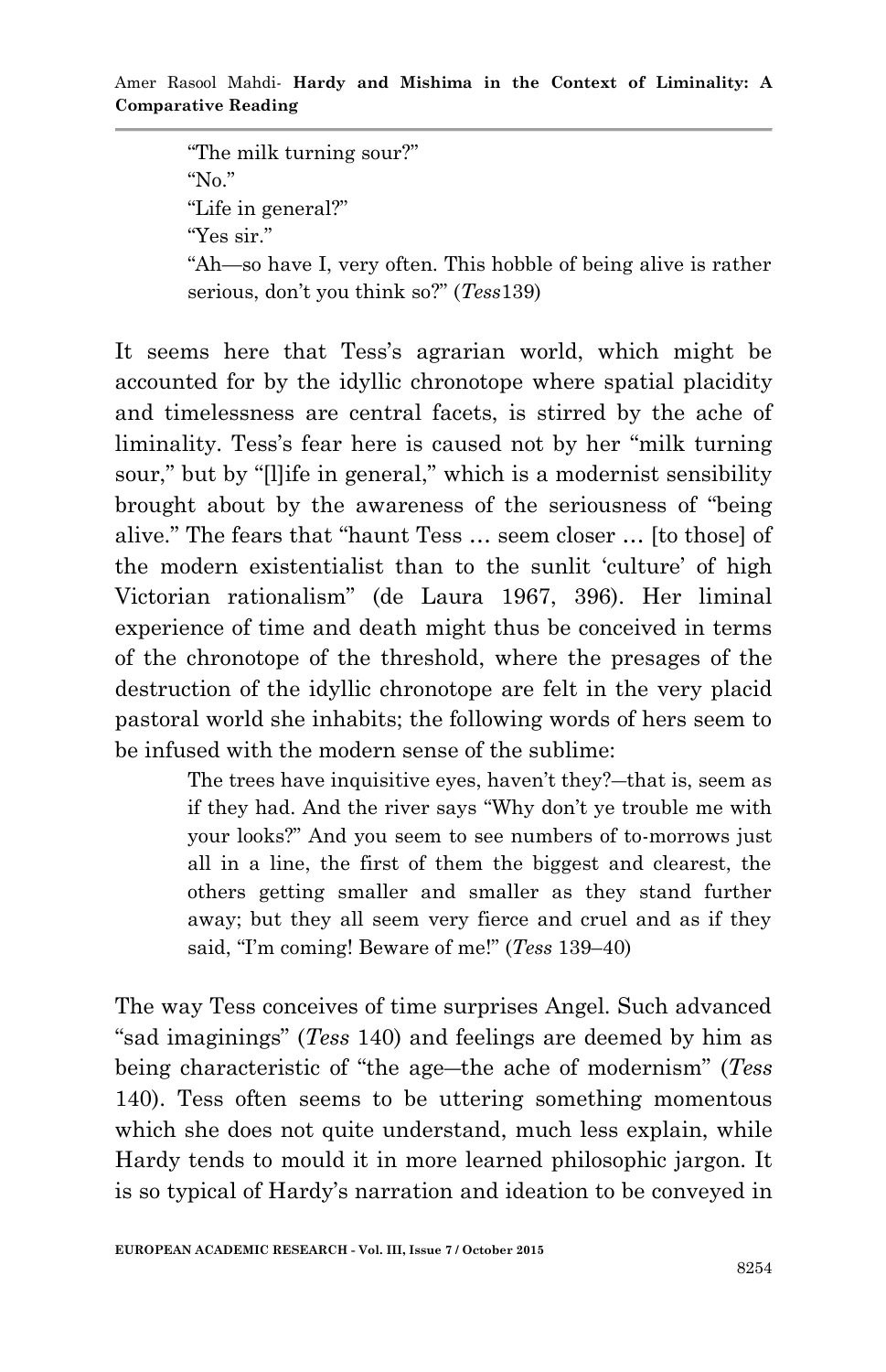two different registers—in the native Wessex phrasing as this comes naturally on the lips of Tess, and in "a more accurate expression, by words in *logy* and *ism*, of sensations which men and women have vaguely grasped for centuries‖ (*Tess* 140). This is how Tess is meant to express her pseudo-pagan sensibility and sublimity through the venue of the wavering Victorian Christianity, and Hardy intends to permeate his novel with that liminal discourse. Chief amongst his attempts to do so is by him having recourse to episodes in Britain's history when heathenism was prevalent.

The Stonehenge episode has to do with the liminal agnostic experience in the novel. This episode comes as a climax, endorsing the liminal perspective of time as that which undoes the linear stretches of temporality and its pivotal posts of pastness, present, and futurity. In this very "forest of monoliths," in this "monstrous place" (*Tess* 415), Tess hears those immemorial hums. She no longer cherishes the idea of meeting the face "representing in hieroglyphic the centuries of her family's and England's history" (*Tess* 45), as she is now caught in what goes far beyond the D'Urbervilles historical time. This perspective has already been enhanced by the novel's spatial delineations that signify her liminal dislodgment, "[n]ot quite sure of her direction Tess stood still upon the hemmed expanse of verdant flames, like a fly on a billiard-table of indefinite length, and of no more consequence to the surroundings than that fly" (*Tess* 120–21). She is stuck in an ahistorical *medias res* that bespeaks her axial present moment. Tess's story culminates with her dramatic capture at Stonehenge. Hardy's narrative here echoes the gnomic prehistoric hues, and the time scale moves beyond the human frontier. R. Robinson notes how "even more diminishing than the physical setting, is the large-scale chronological background against which Hardy increasingly made his figures move" (1980, 131). The ache of modernism as such paradoxically tallies with the chronoptics of paganism in the novel. Paganism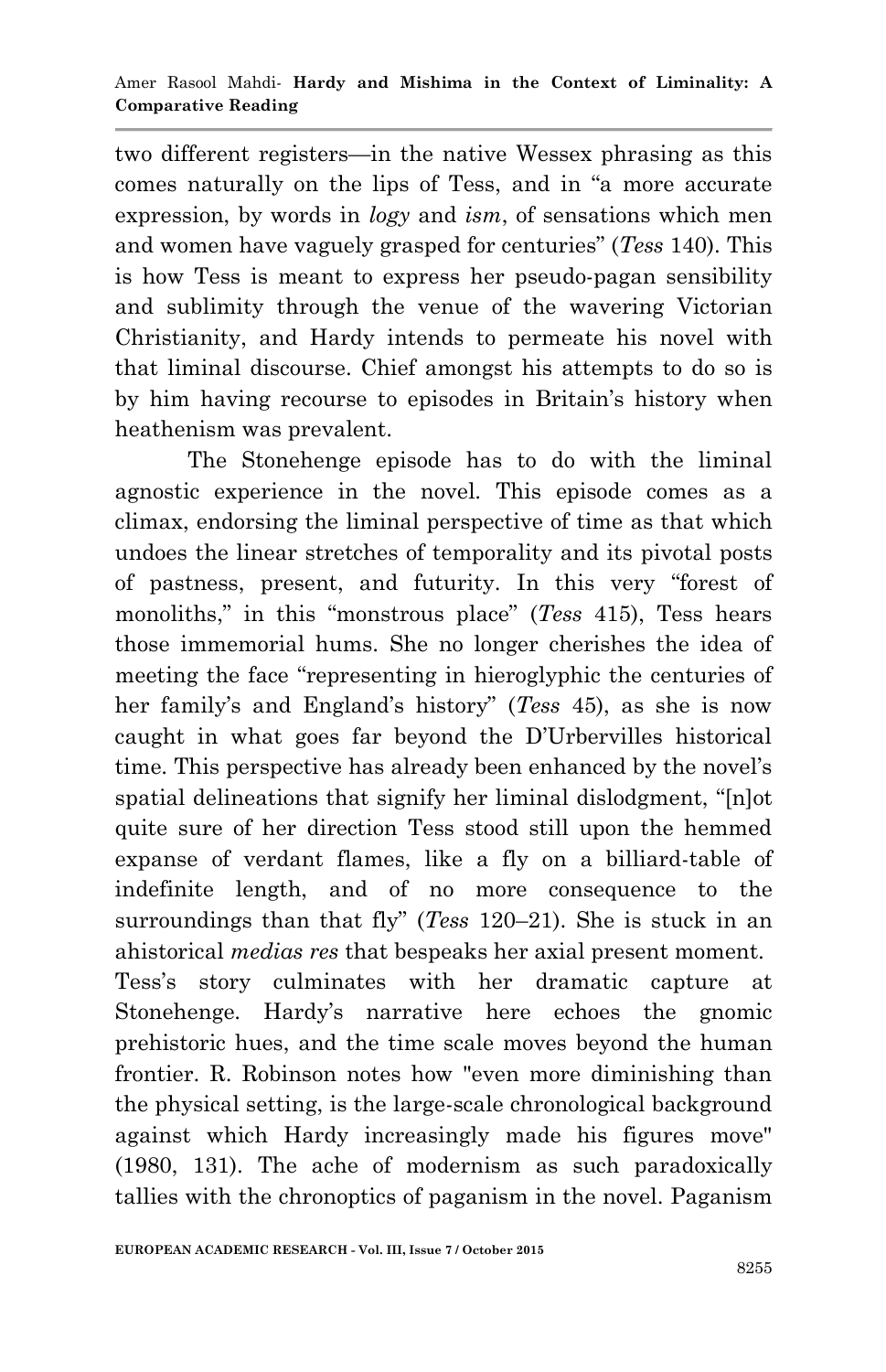in *Tess* is presented as more comely than Christianity. Yet, it is a kind of a pilgrim's regress for Tess who is being torn between the Victorian code of ethics and the modern ethos. It is quite symbolic that her capture occurred at Stonehenge, which is a remnant of the old pagan world, and a liminal space *par excellence*. It is at Stonehenge that Tess's latent pagan legacy is given a resonant voice as it is associated with her mother's, ―[o]ne of my mother's people was a shepherd hereabouts, now I think of it. And you used to say at Talbothays that I was a heathen. So now I am at home" (*Tess* 416). Shirley A. Stave remarks, "Hardy aligns Paganism with matriarchy by emphasizing Tess' [sic] bond with Joan" (*Tess* 196). Tess's abode or "receptacle" might be deemed to be "nourishing and maternal" despite the fact that it is "deprived of unity, identity, or deity" (Kristeva 1984, 26). She is finally glad as never before, as she is now free in this pseudo-transcendental and postliminal timeless moment, and as she is ready to be sacrificed. Hardy's consciousness of the limen has been shown as seeping into Tess's modern chora**4**—i.e., her countryside being conceived as a third space—that, in turn, perplexes the Victorian mimesis. This consciousness of the limen and its chronoptics is to be further examined vis-à-vis the modernist mimesis proper.

## **IN THE FOREST OF SYMBOLS: MISHIMA'S LIMEN**

The selfsame sense of being exposed to, and sacrificed on, the altar of liminality is found resonantly echoed in Mishima's "The Swaddling Clothes," a mid-twentieth-century story that dwells upon the axial-liminal paradigm and the ache-of-modernism thematics that―as is the case with the Tess narrative―wells up in the writer's visceral as well as intellectual sense of the personal and cultural liminality. Here, being in the threshold and being lost in *the forest of symbols***<sup>5</sup>** and the rites of passage are the basic manifestations of the liminal experience, among others.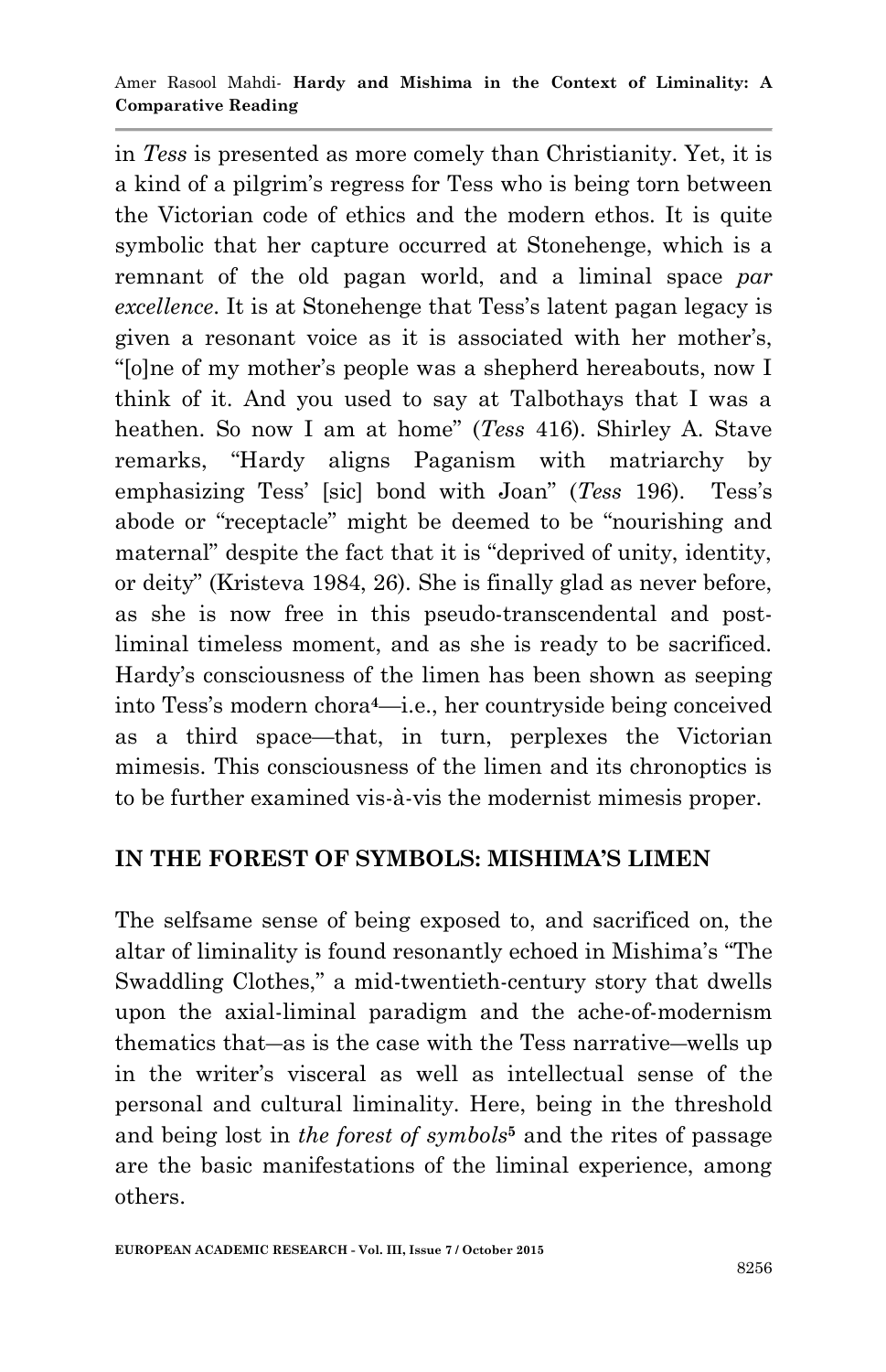All throughout his career, Mishima takes to documenting the common awe of living in a degenerate, postlapsarian age. He "profile<sup>[s]</sup> a country and a people in agonizing turmoil that still seeks for some outside escape" (Goodman 1992, 926), hence his characterization of the postwar Japan as a wasteland. The Mishima aesthetic explores the waning status of beauty, purity, tradition, virtue, and spiritual satisfaction in a rapidly modernizing Japan, and nihilistically looks towards death and destruction, in default of the orthodox sense of transcendence.

In his writing, Mishima builds up a strong narrative only to dismantle it and reveal its insubstantial fabric through doubt on the part of the narrative subject, a doubt that becomes in turn the basis for a renewed conviction—this could be dubbed as a mediocre modernist sense of sublimity. As characteristic of a good part of his opus, it is the woman who unravels the threads of his narrative. In the "Swaddling" Clothes," the symbolic act of Toshiko's stream of consciousness is registering the author's consciousness, and thus allegorizing the Japanese experience and consciousness in the aftermath of the Second World War. Early on in the narrative intimations are given of Toshiko's "delicacy of spirit" (181; hereafter SC) and oversensitiveness which are symptoms of her being stuck in a certain rite of passage in/with which she has only a "casual" acquaintance‖ (SC 181). She even feels quite estranged from her husband, who, being an actor enjoying role-playing, could be everybody else but never himself. He enjoys playing the role of the liminoid *par excellence* as he has been finally de-Japanized like most of the others in the postwar times.

When the story's rising action initiates, the reader is introduced to Toshiko's reaction to her husband's grotesque account of their nurse's giving birth in their place. In keeping with the story's symbolic action, this incident might be seen in terms of the uncanny liminal space created within the narrative; the nurse's newborn wrapped in a bloodstained newspaper stands for the version of Japan born out of the war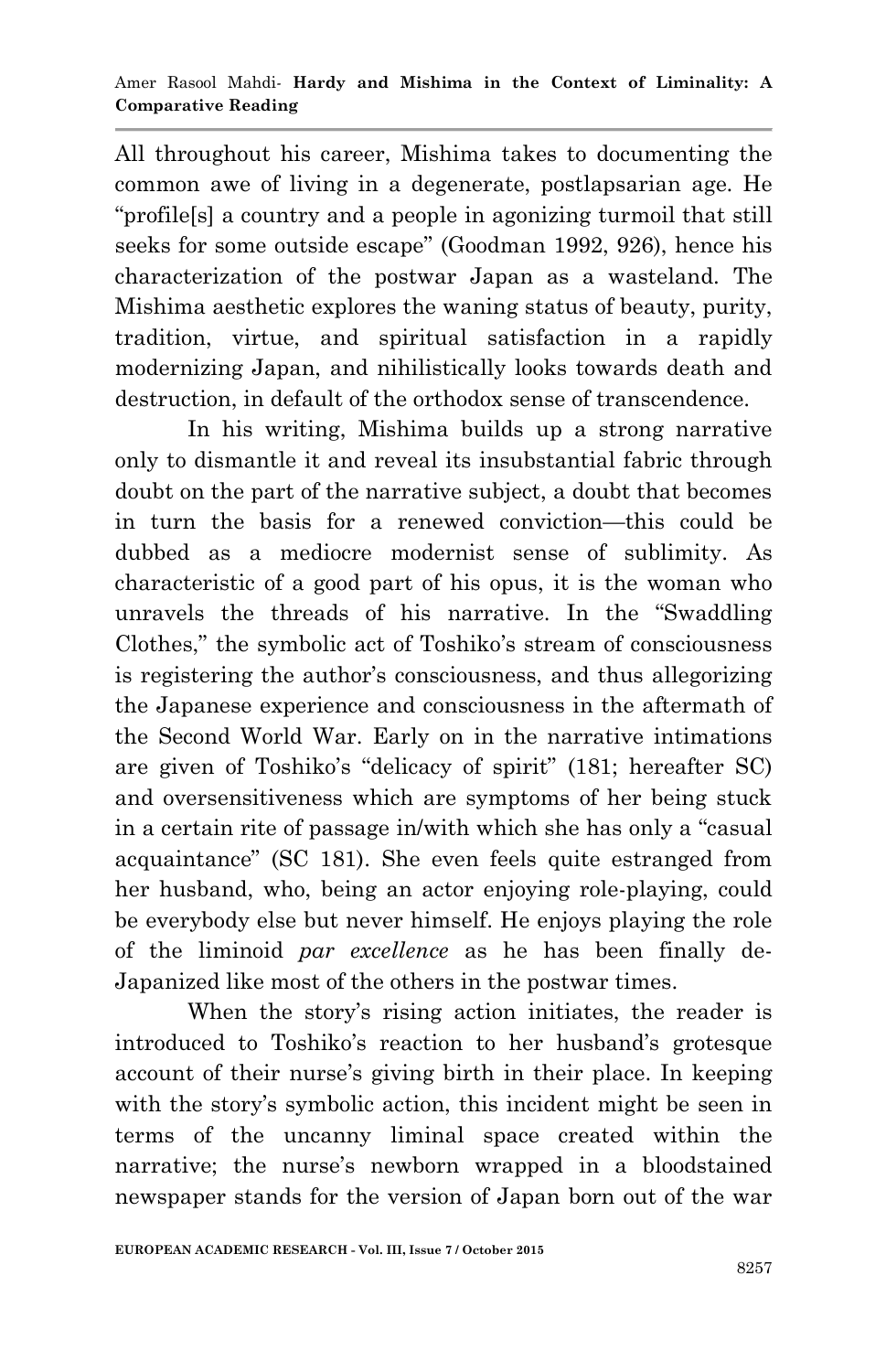also wrapped in a bloodstained newspapers. On the other hand, Toshiko's well-looked-for baby represents the version of the welfare community that has been stepping forward in the westernizing process. In the story, these two versions become the domineering facets of Toshiko's axial-liminal consciousness. Henceforward, the narrative is rendered into Toshiko's consciousness, as "she looked more like a transparent picture than a creature of flesh and blood" (SC 181). This consciousness is now passing through a rite of passage, through a certain purgatory. To map out Toshiko's journey in her liminal purgatory it is apt to assume that from the moment she leaves her husband the process of her individuation is already begun. This individuation is characterized with a withdrawal from normal modes of socialization, epitomized by the breakdown of the persona. This breakdown situates her within the "presymbolic" typology of the chora that, to consult Julia Kristeva, "precedes evidence, verisimilitude, spatiality, and temporality" (1984, 27, 26). All throughout her passage, Toshiko's consciousness tries to depict and then reconcile the facets of her shattered persona―the wretchedness symbolized by the nurse's baby, and the well-being symbolized by her own baby. This symbolic order is rather disturbed and is re-rendered in terms of the semiotics of the maternal body. The whole scenery is going to form the receptacle of this body's consciousness. The typology of Toshiko's passage is so telling of the liminalpurgatorial experience and space, as is delicately shown in the narrative:

> The taxi drove off, passed down a street dotted with bars and then by a theatre, in front of which the throngs of people jostled each other on the pavement. Although the performance had only just ended, the lights had already been turned out and in the half dark outside it was depressingly obvious that the cherry blossoms decorating the front of the theatre were merely scraps of white paper. (SC 183)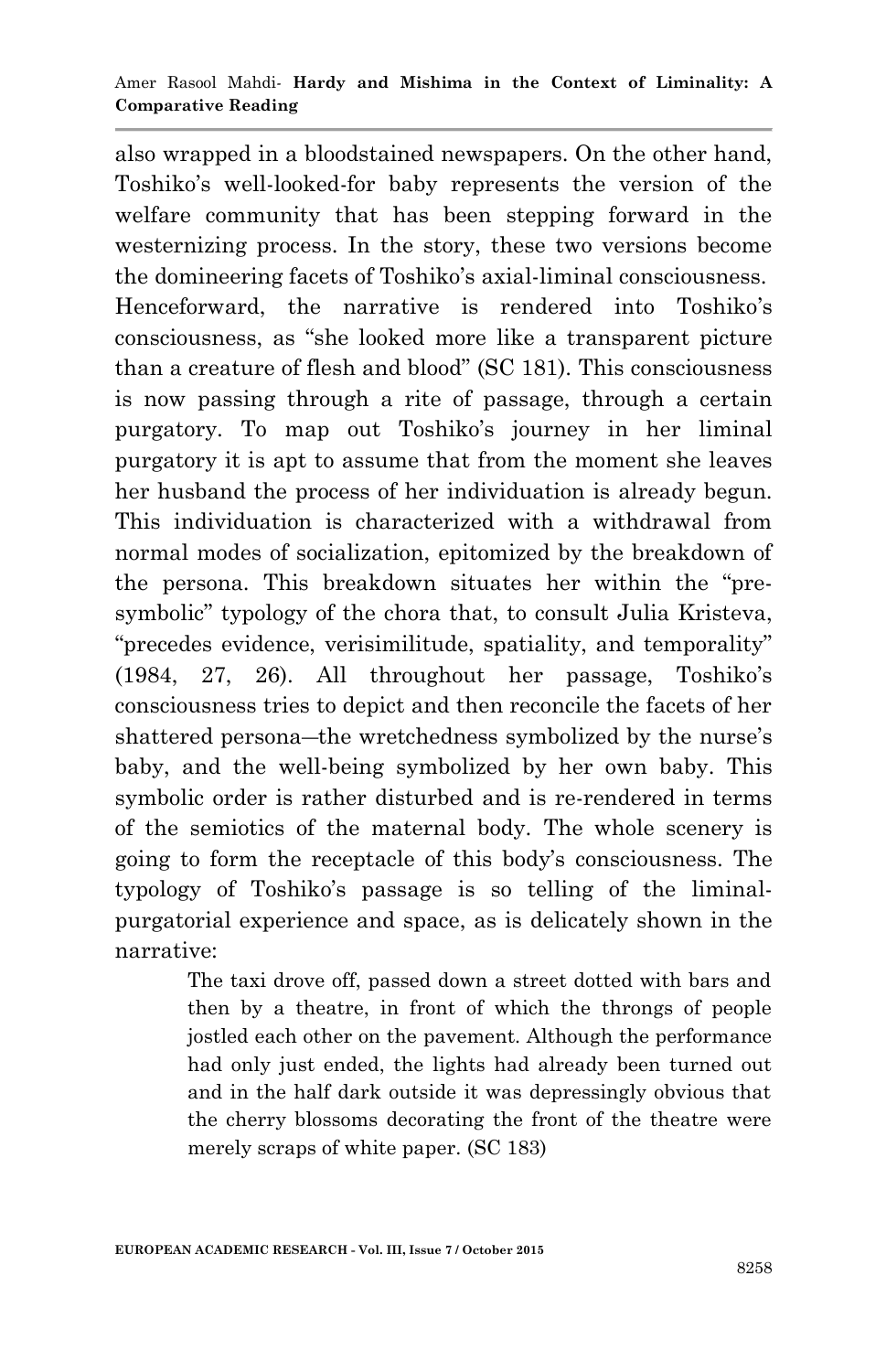The scene of the throngs of people jostling each other on the pavement is a well-wrought token of the purgatorial experience, and so is the theater trope that has to do with the theatricalization of Toshiko's consciousness. Hence, the entire scene proves to be a projection of her mind as the cherry blossoms and the scraps of paper take the reader back to the newborn wrapped in bloodstained newspaper. The same holds true of her passing through the "rows of the cherry trees" and ―the Abyss of Thousand Birds‖ (SC 184), which betrays the liminal sense of one's being trapped in the forest of symbols:

> Toshiko walked on through the park. Most of the people still remaining there were quite couples; no one paid her any attention. She noticed two people sitting on stone bench beside the moat, not looking at the blossoms, but gazing silently at the water. Pitch black it was, and swathed in heavy shadows. Beyond the moat the somber forest of the Imperial Palace blocked her view. The trees reached up, to form a solid dark mass against the night sky. Toshiko walked slowly along the path beneath the blossoms hanging overhead. (SC 185)

This modern purgatory seems to be laden with the semantics of the performance and the passage through the ritualistic forest. The dominance of the *dark* here is rather characteristic of liminality which is quite often likened to death, invisibility, and darkness, among other things (Turner 1977, 95). Recalling Tess's purgatory, it is quite tempting here to put this extract in parallel to the scene of the trees with inquisitive eyes as experienced by Tess's wretched consciousness of time: both of these female neophytes or liminoids are entrapped in the gnomic performativity of their pseudo-pagan rites of passage.

Toshiko's worst nightmare, moreover, is the idea of her baby and the nurse's wretched baby growing up and meeting one another, when the latter's now miserable young man kills hers. In which case, the act of killing is nothing but a suicide. Recalling Mishima's suicide, this imaginary ritualistic suicide is conceived as another seppuku necessary to redeem the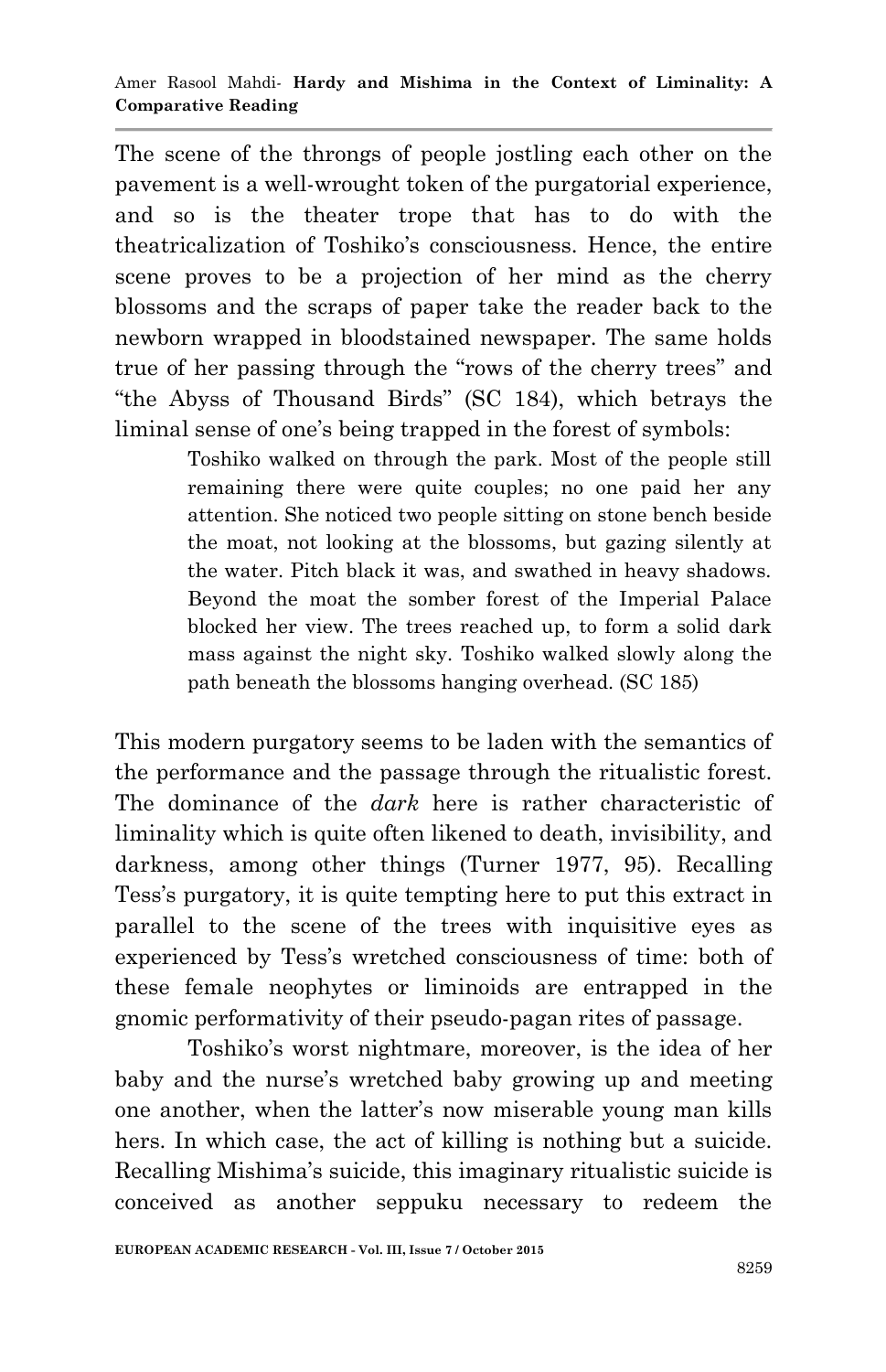Japanese spirit. Yet she fancies the idea of putting herself in her now twenty-year old son's stead, ending up facing the gnomic displaced young man wrapped in newspapers: here "[i]t seemed to Toshiko that all her fears and premonitions had suddenly taken concrete form" (SC 186). Such pseudotranscendental moment might be assumed under a magicrealist chronotope in which the spatio-temporal nexus "is poised in a liminal space and in an in-between time, which, having broken out of the binary opposition between circular and linear, gives a third space and a different time the chance to emerge" (Sangari 2000, 912). The narrative ends up with the mystifying note of Toshiko being situated in her "mystical third space" (Cooper 1998, 33). This matches up with her being readily caught up in the grips of uncertainty, in the chora or the third space, neither alive nor dead, when "the forest of the Imperial Palace" (SC 186), another liminal symbol, is wrapped in the pitch dark and silence.

Toshiko's magic-realist transcendence as such is another rendition of the chronoptics of epiphany, and it can be fairly compared to the epiphanic moment as experienced by Tess at Stonehenge, in the "very Temple of the Winds" (*Tess* 415). Toshiko's experience of the threshold between past and future, and herself being dispersed amongst several entities without being—or belonging to—any of them, renders her consciousness and narrative to be the limen (the threshold) itself, and the presignifying chora as well. Like Tess, too, she feels now at home and she is ready to *unbe*; that is, to be sacrificed.

# **CONCLUSION**

In a manner of conclusion, it is apt to see Hardy's and Mishima's parallel narratives as providing perspectival mimesis of the liminal experience and its spatial tropes. The late Victorian ache of modernism and the postwar angst of modernity are seen here as variant renditions of the axial-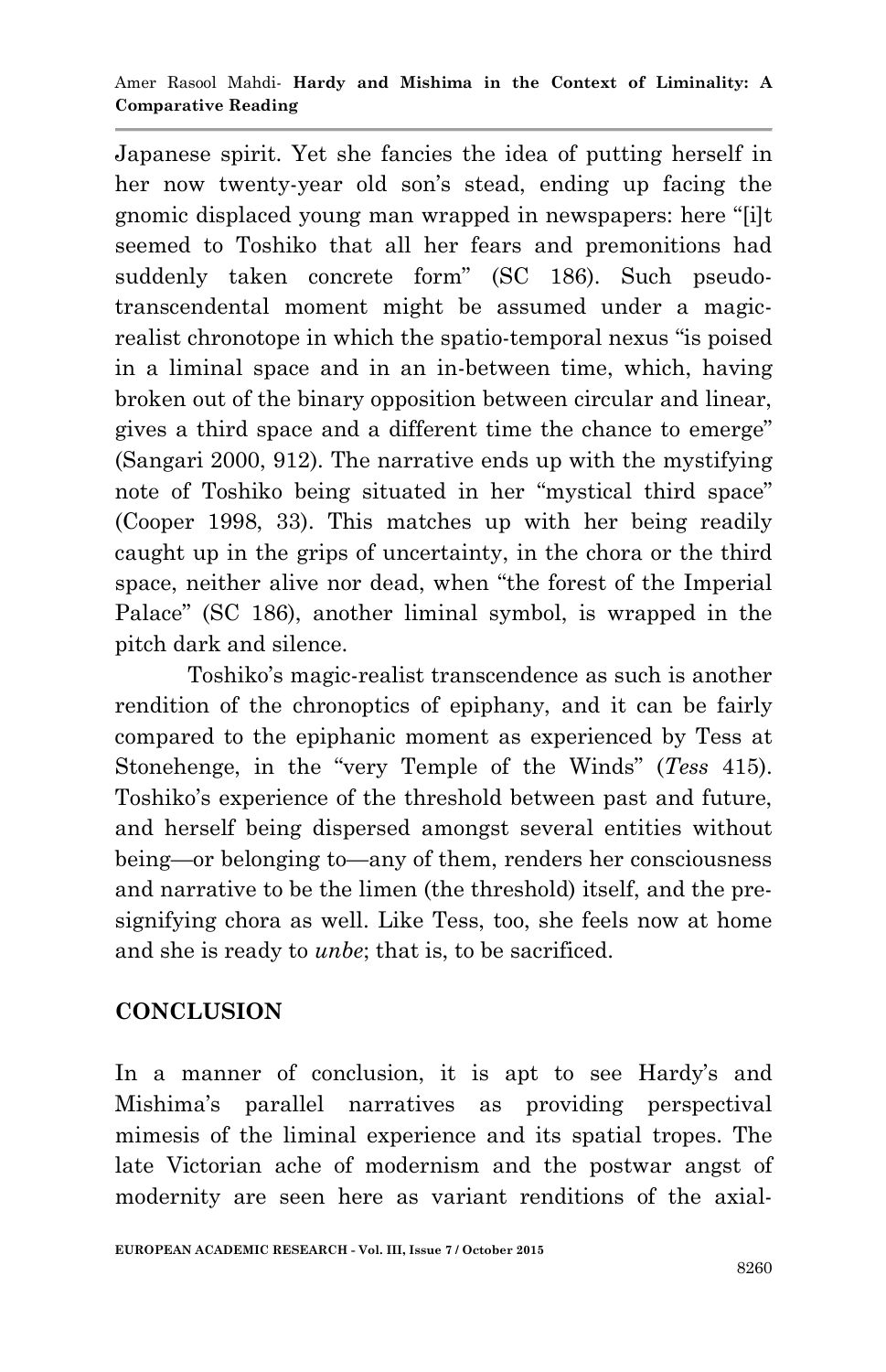#### Amer Rasool Mahdi*-* **Hardy and Mishima in the Context of Liminality: A Comparative Reading**

liminal aesthetic and its chronoptics. They both tend to resolve their female limenoids' dilemma by having recourse to a pseudo-pagan sublimity and by dispersing the sense of selfhood in a kind of agnosticism that thrives in the enigma of the ancestral voices potentially heard in the forest of monoliths or in the abyssal forest of symbols. Recalling Jaspers' view of the axial-age self, one might conclude that this self, now lost for a real transcendence, is opting for a magic realist transcendence of sorts that undoes or perplexes the categories of time and space. In such condition, the female liminoids here aspire to the unselfing of the self. In "Tess's Lament" (1901), Hardy's poetic rendition of the Tess world, one can detect the selfsame poetics of silence. Tess is shown expressing her wish to erase her written life-story, to "unbe", and to "leave no trace of me" (2009, L. 44–48), where she longs desperately for silence. It remains to say that this final closing episode of liminal performativity is not a mere retreat into the unnamable space: Hardy's and Mishima's female liminoids, these dwellers of the unnamable limen-chora, seem to have brought a pre-signifying fracture to both the Victorian and modernist mimetic discourses.

## **NOTES**

<sup>1</sup>A different meaning of the term "liminoid" is being suggested here; within the context of this study *liminoid* is indicative more of the agent who is experiencing liminality than of the optional, playful, and leisurely sense of liminality as suggested by Turner (1983, 33).

<sup>2</sup>In his "Anthropology, Multiple Modernities and the Axial Age Debate," Bjørn Thomassen (2010) suggests that the Axial Age can be considered a historically liminal period.

**<sup>3</sup>**Bakhtin thus characterizes *chronotope* as he posits: ―In the literary artistic chronotope, spatial and temporal indicators are fused into one carefully thought-out, concrete whole. Time, as it were, thickens, takes on flesh, becomes artistically visible;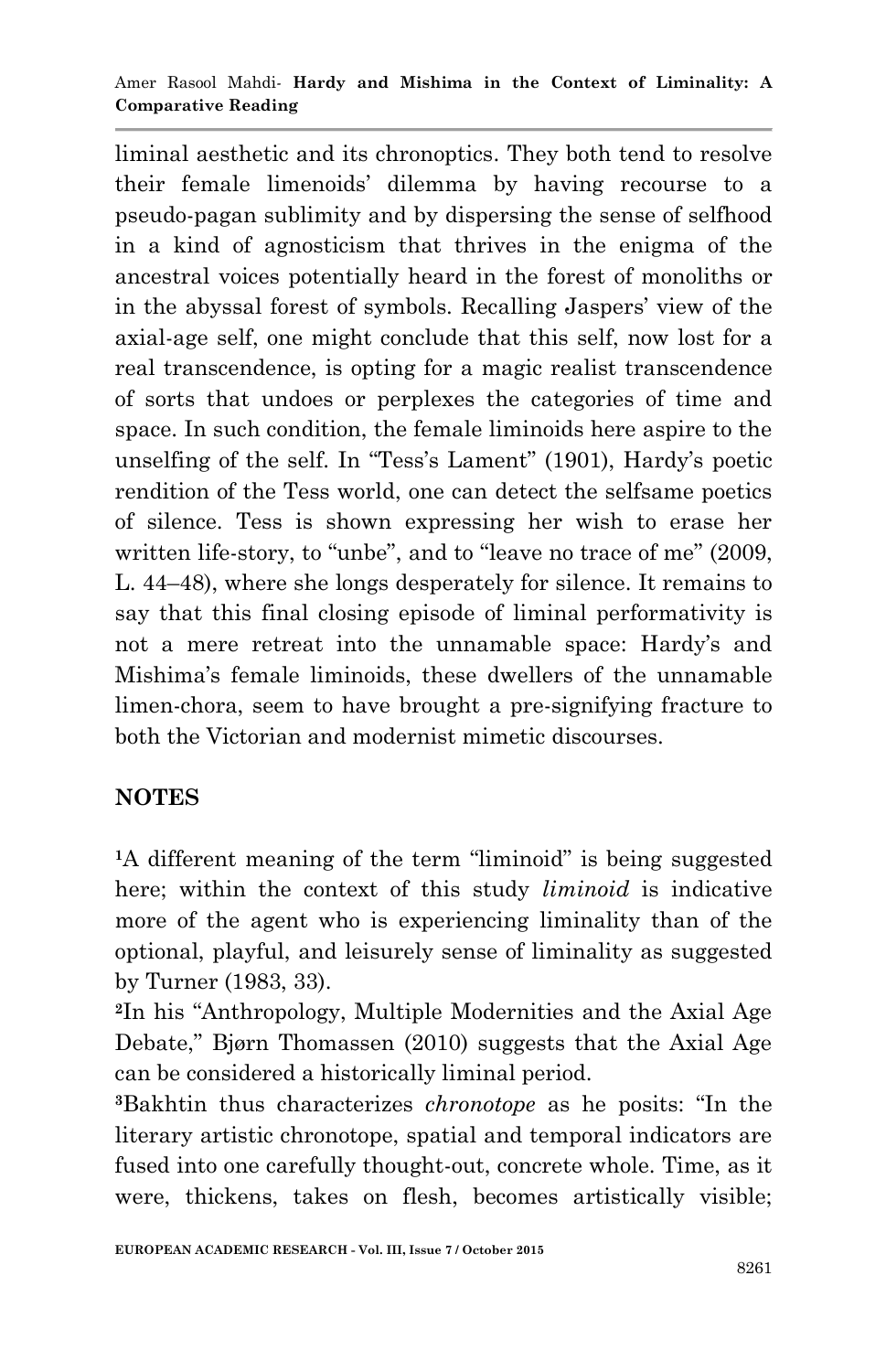likewise, space becomes charged and responsive to the movements of time, plot and history. This intersection of axes and fusion of indicators characterizes the artistic chronotope" (1981, 1).

**<sup>4</sup>***Chora or Khôra* was the territory of the Ancient Greek polis outside the city proper. In Plato's *Timaeus*, the term is used to designate a receptacle (as a "third kind" (35a, 49a), a space, a room, or an interval. In Jacques Derrida's *On the Name* (1995), Khôra is that which is "neither this nor that, at times both this and that." It is "this alternation between the logic of exclusion and that of participation" (89). In Julia Kristeva's *Revolution in Poetic Language* (1984), ―[t]he *chora* is not yet a position that represents something for someone (i.e., it is not a sign); nor is it a *position* that represents someone for another position (i.e., it is not yet a signifier either); it is, however, generated in order to attain to this signifying position‖ (26). The poetics of the limen as has been demonstrated in this study share, to a larger or lesser degree, of these different renditions of the term *chora*.

**<sup>5</sup>**Reference is made here to Turner's book *The Forest of Symbols* (1967).

# **REFERENCES**

- Bakhtin, Mikhail. 1981. *The Dialogic Imagination: Four Essays*. Translated by C. Emerson and M. Holquist. Edited by Michael Holquist. Austin: University of Texas Press.
- Cooper, Brenda. 1998. *Magic Realism in the West African fiction: Seeing with Third Eye*. London: Routledge.
- de Laura, David J. 1967. "The Ache of Modernism' in Hardy's Later Novels." *ELH* 34.3 (September): 380-99.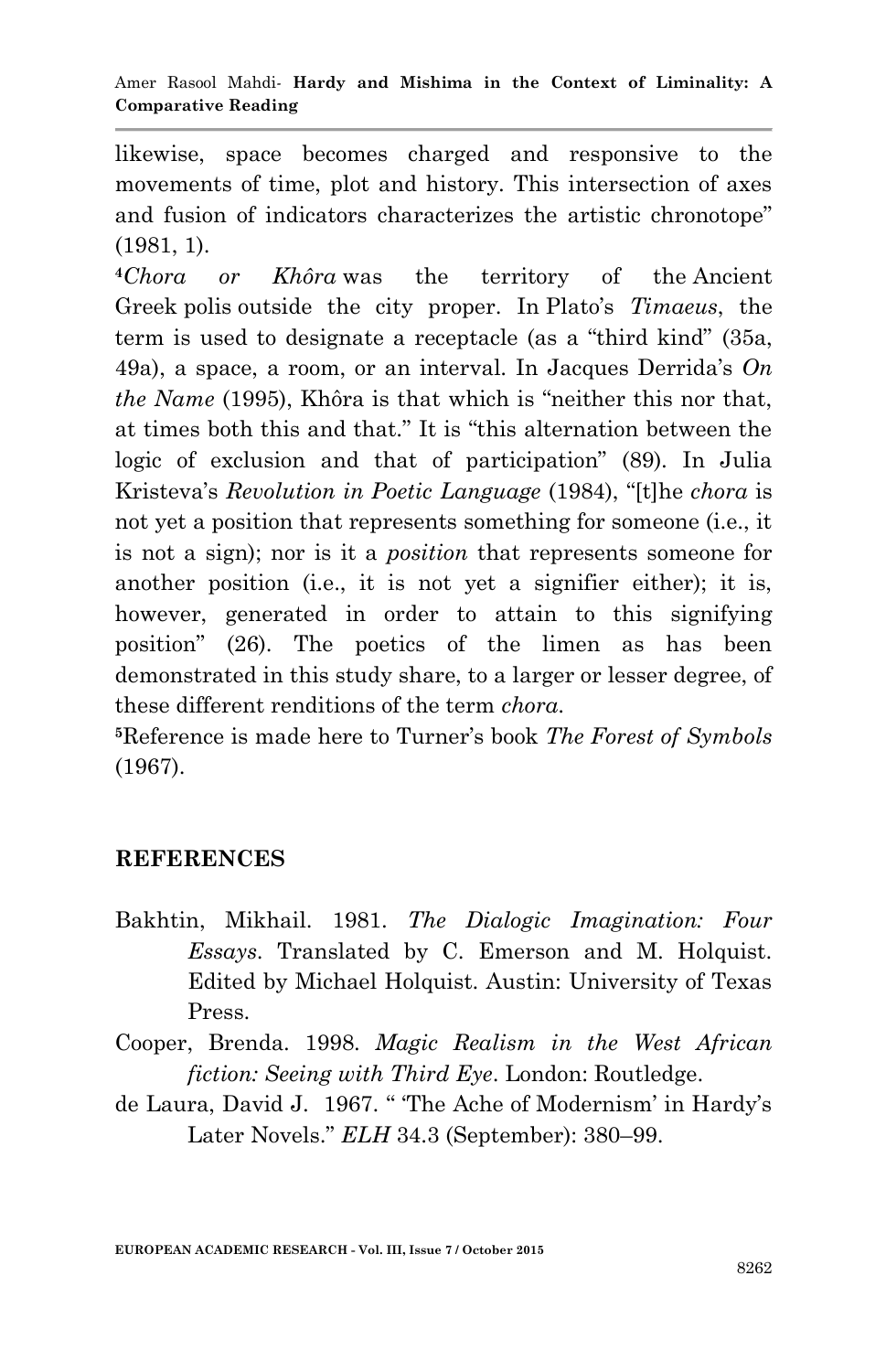- Derrida, Jacques. 1995. *On the Name*. Translated by David Wood, John P. Leavey, Jr., and Ian McLeod. Edited by Thomas Dutoit. Stanford: Stanford University Press.
- Goodman, David G. 1992. A Review of *Escape from the Wasteland: Romanticism and Realism in the Fiction of Mishima Yukio and OeKenzaburo*, by Susan J. Napier*. The Journal of Asian Studies* 51.4 (November): 925–26.
- Hardy, Thomas. 2009. *Selected Poems*. Edited by Tim Armstrong. Harlow: Pearson Education Ltd.
- ―――. 1983. *The Tess of the d'Urbervilles*. Oxford: Oxford University Press.
- Jaspers, Karl. 1953. "The Axial Period." In Karl Jaspers, *The Origin and Goal of Histor*y, 1−25. New Haven: Yale University Press.
- Kristeva, Julia. 1984. *Revolution in Poetic Language*. Translated by Margaret Waller. New York: Columbia University Press.
- Mishima, Yukio. 1971. *Death in Midsummer and Other Stories*. Harmondsworth: Penguin Books.
- Plato. 2008. *Timaeus and Critias*. Translated by Andrew Waterfield. New York: Oxford University Press.
- Robinson, R. 1980. "Hardy and Darwin." In *Thomas Hardy: The Writer and his Background*, edited by N. Page, 128−50. London: Bell and Hyman.
- Sangari, Kumkum. 2000. "The Politics of the Possible." In *Theory of the Novel: A Historical Approach*, edited by Michael McKeon, 900–22. Baltimore: The Johns Hopkins University Press.
- Stave, Shirley A. 2000. "Tess as a Pagan Goddess." In *Readings on Tess of the D'Urbervilles*, edited by Bonnie Szumski, 191–200. San Diego: Greenhaven Press.
- Thomassen, Bjørn. 2010. "Anthropology, Multiple Modernities and the Axial Age Debate.‖ *Anthropological Theory* 10.4: 321–42.